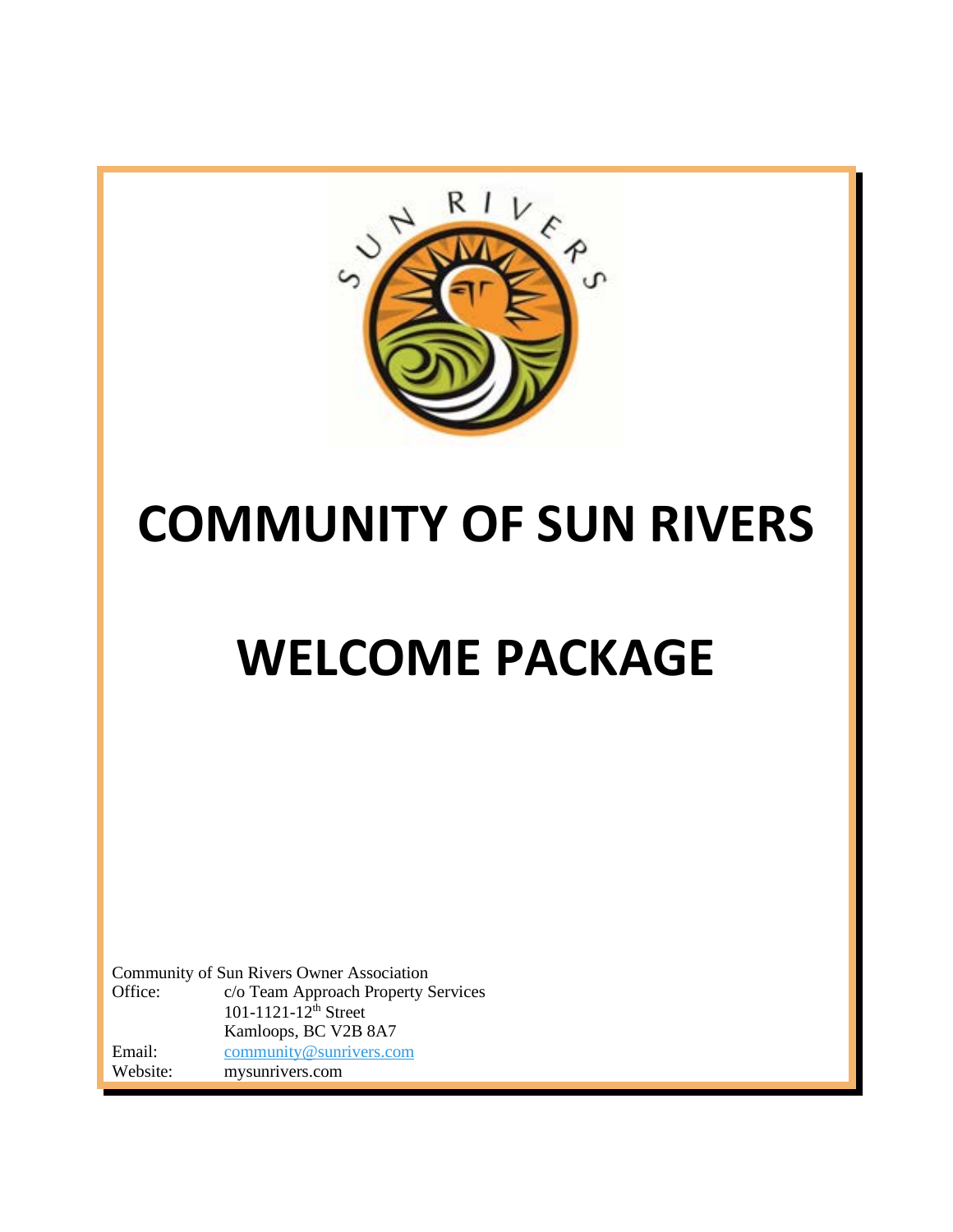# **Table of Contents**

| Where do I find out who the Property Manager is for my neighbourhood?  14        |  |
|----------------------------------------------------------------------------------|--|
| How do I change my mailing address and/or get a key to my mailbox? 14            |  |
|                                                                                  |  |
|                                                                                  |  |
|                                                                                  |  |
|                                                                                  |  |
|                                                                                  |  |
|                                                                                  |  |
|                                                                                  |  |
| If I want to change the exterior of my home or landscape plan, what do I do?  15 |  |
|                                                                                  |  |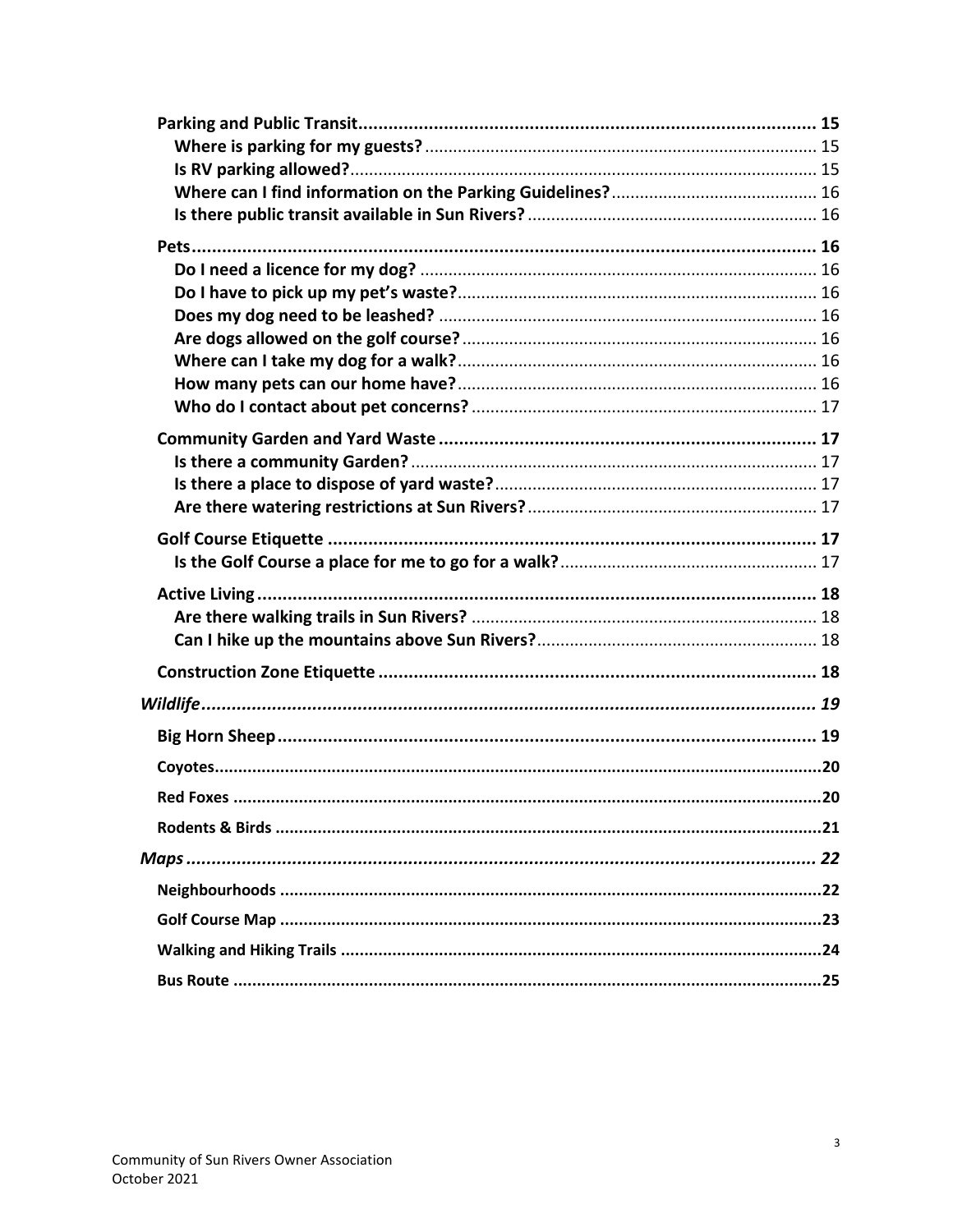# <span id="page-3-0"></span>**Welcome to Sun Rivers!**

We're delighted you've selected Sun Rivers as your new community! We strive to make your experience here enjoyable and memorable. For your convenience, here is a list of the important information you need to know about your new neighbourhood.

# <span id="page-3-1"></span>MySunRivers.com – Your Community Connection

To help keep you informed, we update [mysunrivers.com](http://mysunrivers.com/) regularly with:

- $\circ$  Community info, maps, directory, bylaws, news updates, events, forms, classifieds, FAQs and more.
- o This is your number one source of up-to-date information on Sun Rivers!
- o We send out community **newsletters** to help keep you in-the-loop, so be sure to **sign up via the** [home page](http://mysunrivers.com/) **if you haven't filled out our contact sheet.**

Join the conversation and tag us in your posts on **social media**:

- o [Facebook.com/SunRiversResort](https://www.facebook.com/Sunriversresort/)
- o [Instagram.com/sun\\_rivers](https://www.instagram.com/sun_rivers/)
- o [Twitter.com/sun\\_rivers](https://twitter.com/sun_rivers)

Are you a photographer? We love to see and share community photos! Please submit your images to [community@sunrivers.com](mailto:community@sunrivers.com) to be featured on our website & social media!

# <span id="page-3-2"></span>Community Contact

Should you have any questions or concerns please email us at: [community@sunrivers.com.](mailto:community@sunrivers.com.)

Welcome to Sun Rivers, we wish you many happy years in your new home!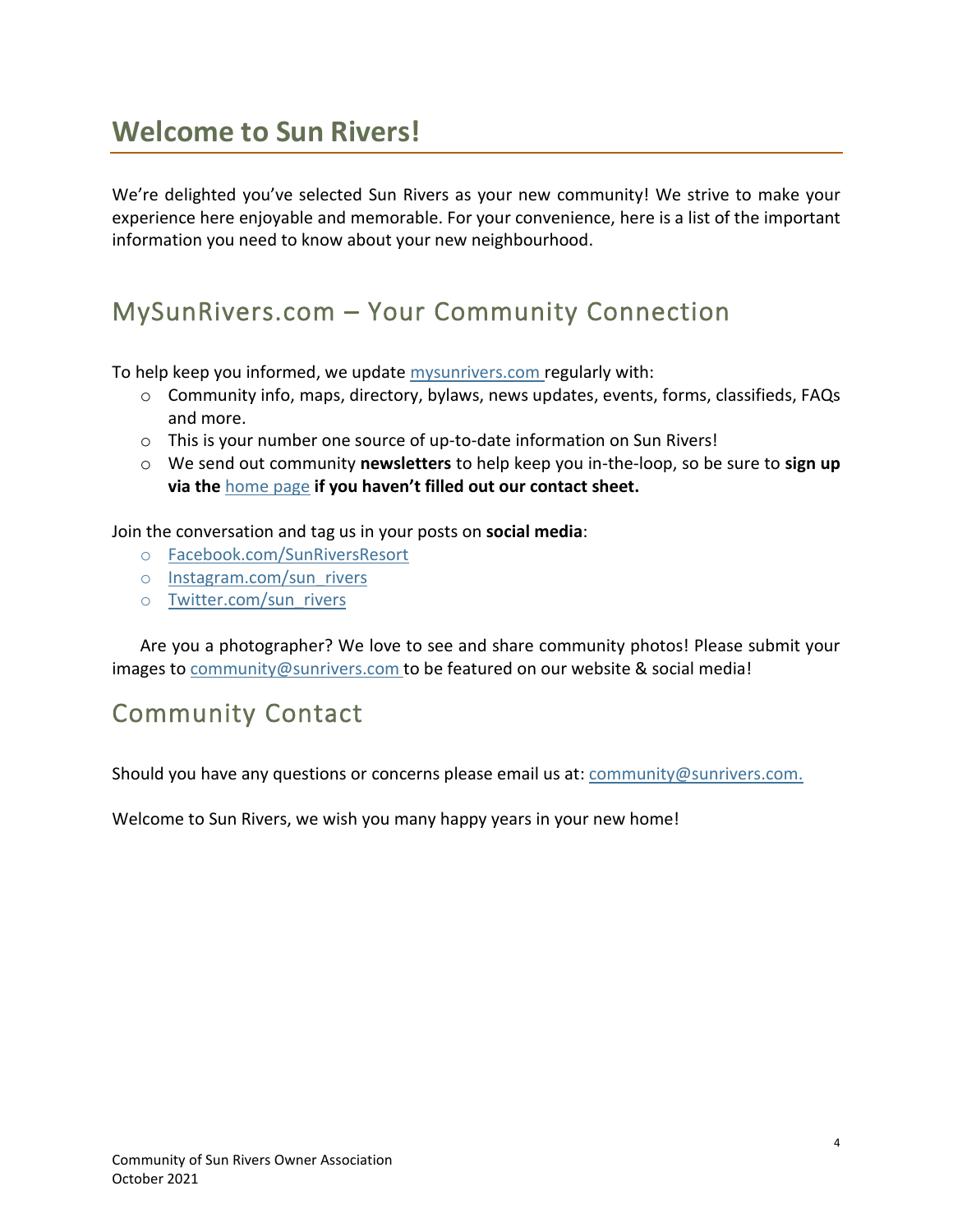# <span id="page-4-0"></span>**CSROA Directory**

Sun Rivers is a flagship residential golf community embracing a quality lifestyle including wellness, recreation, entertainment, and business opportunities attuned to modern day activities. Maximizing the spectacular setting afforded by the southern location and the dramatic backdrop, Sun Rivers reflects an enriched resort lifestyle.

Our mission is to ensure a high level of community standards including environmental sustainability, safety and security, and service excellence which includes social, educational and wellness activities.

### <span id="page-4-1"></span>Board of Directors

The Board is responsible for decisions that affect the entire community of Sun Rivers. More information on the Board of Directors and their contact info can be found at [mysunrivers.com/meet-the-board/.](http://mysunrivers.com/meet-the-board/)

## <span id="page-4-2"></span>CSROA Committees

A number of residents of Sun Rivers advise and act on Community Committees that help with strategic decisions for CSROA. If you would like more information, please visit contact us to discuss where you can assist.

We're always welcoming new volunteers on our committees or events, so if you'd like to get more involved, please reach out to us at [community@sunrivers.com](https://sunrivers.sharepoint.com/CSROA/Shared%20Documents/Committees/Communications/2019/community@sunrivers.com) or sign up at [mysunrivers.com/csroa-volunteers.](http://www.mysunrivers.com/csroa-volunteers)

## <span id="page-4-3"></span>Neighbourhood Directory & Management

Each neighbourhood has a Board of Directors. The president of your neighbourhood association represents your neighbourhood as a member of the Community of Sun Rivers Owner Association. For a list of the neighbourhood presidents and their contact email, see [mysunrivers.com/community-directory.](http://mysunrivers.com/community-directory/)

Additionally, most neighbourhoods are professionally managed by a property management company. Contact information for these can be found on the same community directory webpage.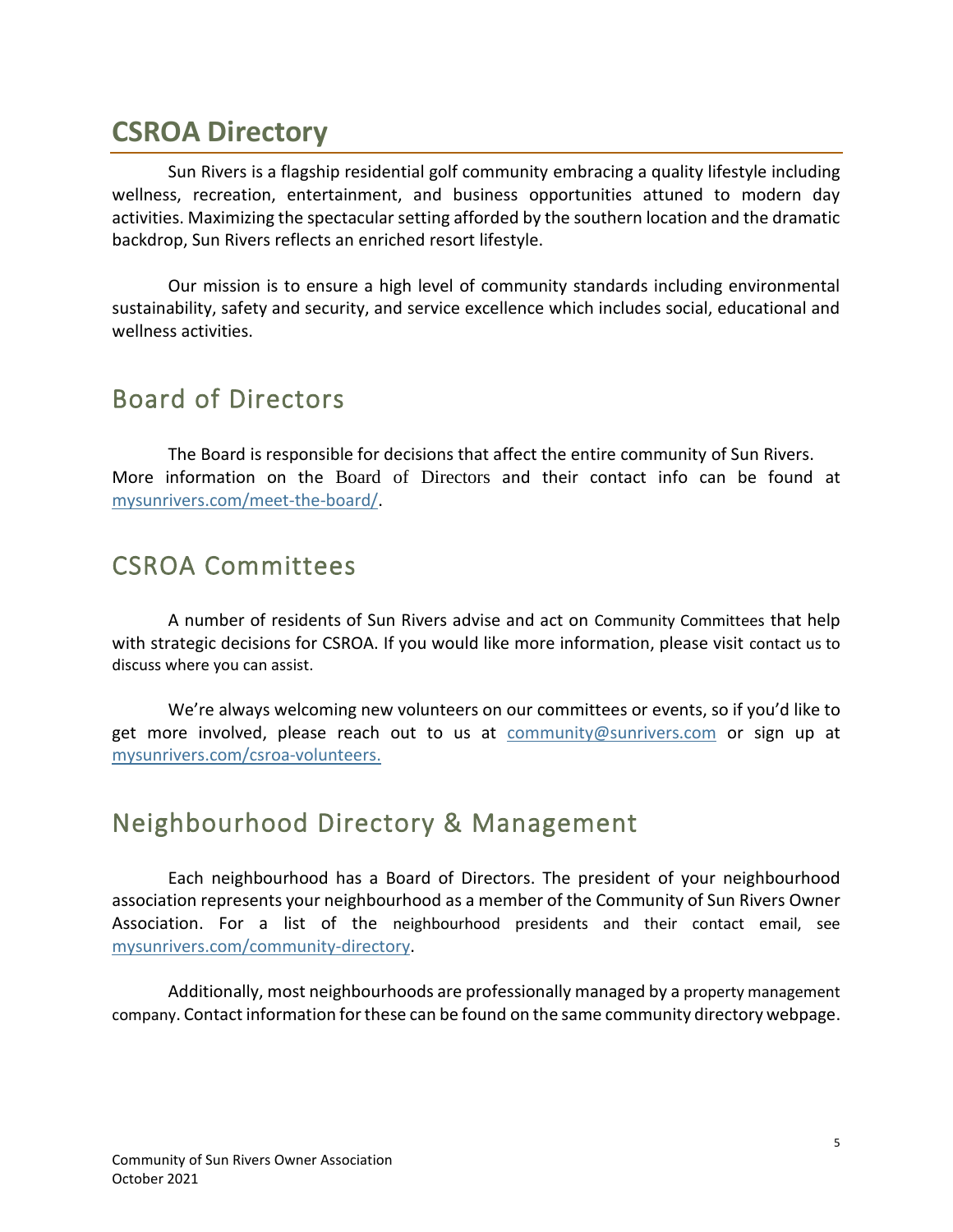# <span id="page-5-0"></span>**Leasehold Security**

In 1995, Tk'emlúps te Secwépemc ("TtS") (formerly the Kamloops Indian Band) recognized an economic opportunity and voted by a landslide margin to allow a portion of its reserve lands to be surrendered to the federal government for leasing. Today this prime parcel of 460 acres overlooking the city of Kamloops and South Thompson River has become Sun Rivers, one of Canada's most innovative resort communities.

The following points illustrate how the Sun Rivers' lease agreement works and why it is considered to be one of the most comprehensive and certain security interests ever established:

- o The Crown (HER MAJESTY THE QUEEN IN RIGHT OF CANADA as represented by the Minister of Indian Affairs) has leased the lands to Sun Rivers Development Corporation under a Head Lease Agreement according to the Purchase agreement between Sun Rivers and Tk'emlúps te Secwépemc.
- $\circ$  A unique Master Development and Servicing Agreement governs how the land may be developed and ensures design and quality control in the development and servicing of Sun Rivers.
- $\circ$  One lump sum prepayment (lot price) reflects the full payment of the leasehold interest; no further lease payments are due during the 99-year term.
- o Sun Rivers Development Corporation provides a sub-leasehold interest to purchasers in the form of a Homeowner's Agreement registered in the Federal Indian Land Registry in Ottawa.
- $\circ$  The lease is recognized by experts as one of the most comprehensive and secure leases ever established.
- o The leasehold interest is approved by CMHC (Canada Mortgage and Housing Corporation) and eligible for high ratio financing.
- o Taxation, access and the delivery of municipal services is clearly identified in the Master Development and Servicing Agreement. As the municipal government Tk'emlúps te Secwépemc has committed to the use of independent third-party assessment and taxation rates reasonably comparable to the City of Kamloops for similar levels of service.
- $\circ$  Tk'emlúps te Secwépemc is recognized as one of the most professional and progressive Bands in Canada.
- o Tk'emlúps te Secwépemc has been in the leasing business since the 1960s and presently administers a leasehold portfolio valued at over \$200 million dollars.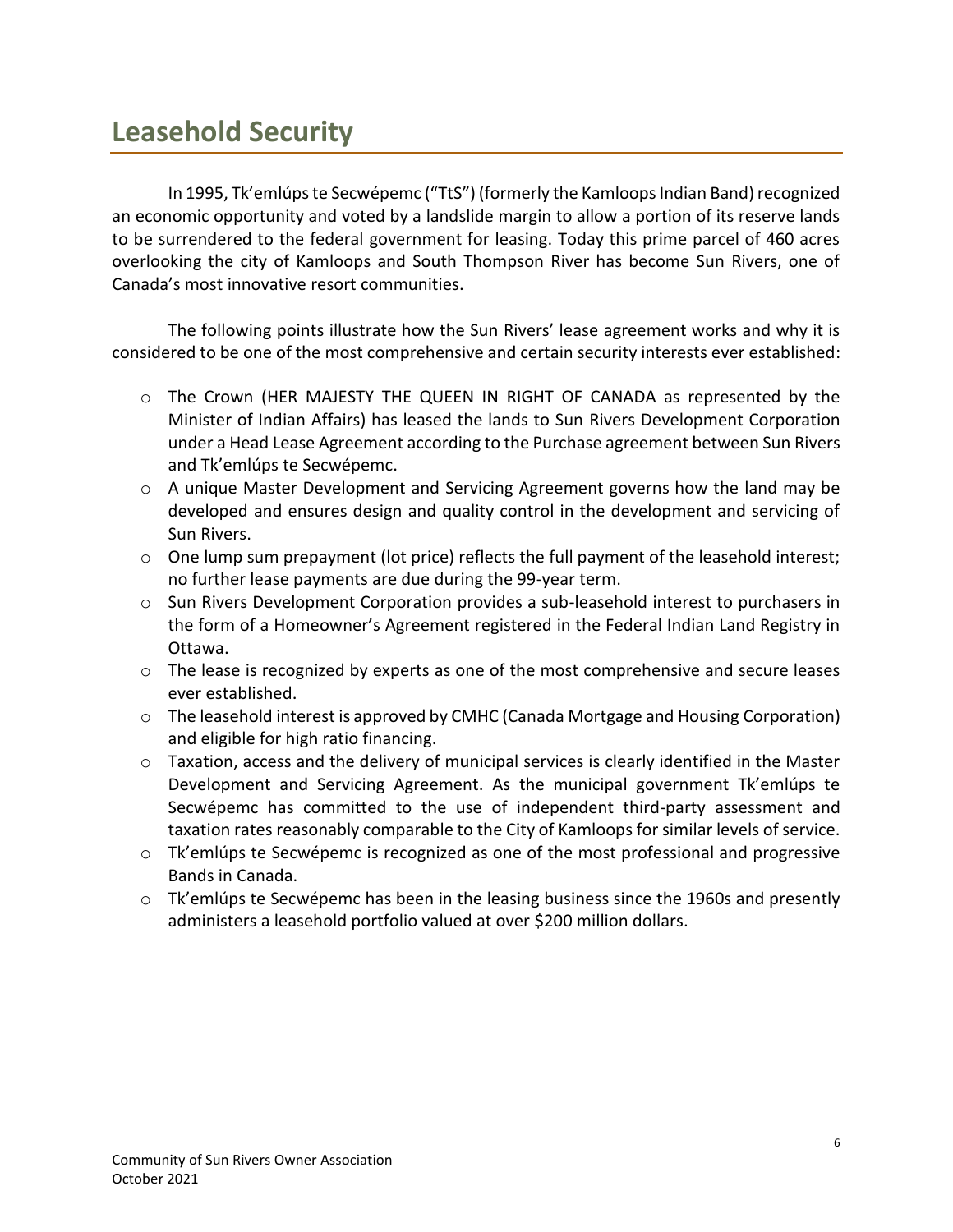### <span id="page-6-0"></span>Leasehold Structure

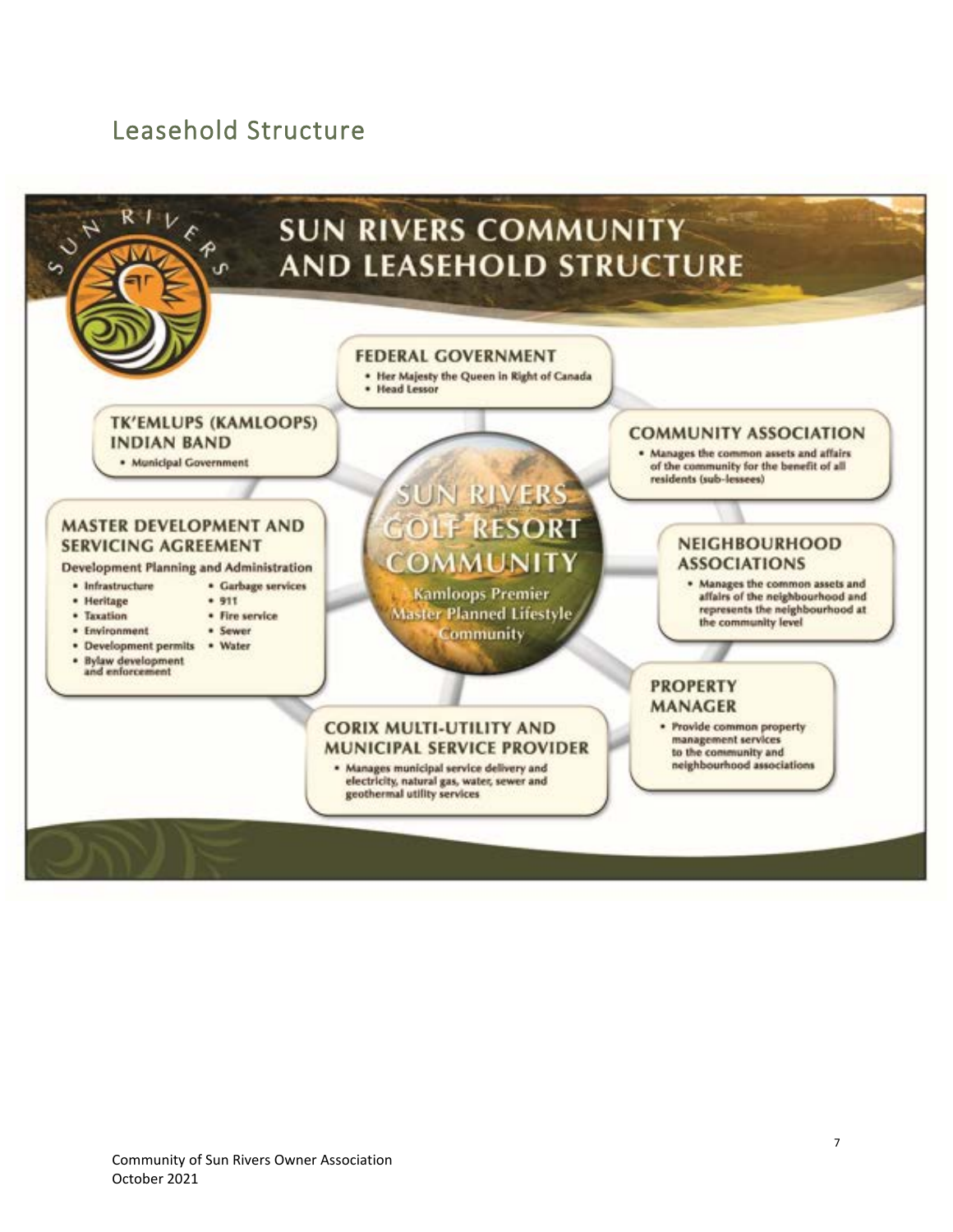# <span id="page-7-0"></span>**Utilities and Community Services**

# <span id="page-7-1"></span>Local Government Services

Tk'emlúps te Secwépemc (TtS) is the local government presiding over Sun Rivers. The Administrative Building is located at:

> 200 – 330 Chief Alex Thomas Way Kamloops BC, V2H 1H1 (250) 828-9700 [info@tkemlups.ca](mailto:info@tkemlups.ca)



## <span id="page-7-2"></span>Property Taxes

Property assessment are completed by BC Assessment and are mailed out early each year. Tax notices are mailed out on July 2<sup>nd</sup> each year and are due annually on August 2<sup>nd</sup>.

Payments can be made in person at the Accounts Receivable office, Finance Department, in the Secwépemc Building (Administration Building), by online banking or credit card, preauthorized monthly payment or by mail to:

Tk'emlúps te Secwépemc Finance Department 200—330 Chief Alex Thomas Way Kamloops, BC, V2H 1H1

More information can be found at [tkemlups.ca/departments/lands-leasing-tax/property-tax/](https://tkemlups.ca/departments/lands-leasing-tax/property-tax/)

For any payment inquiries, please call 250-828-9861.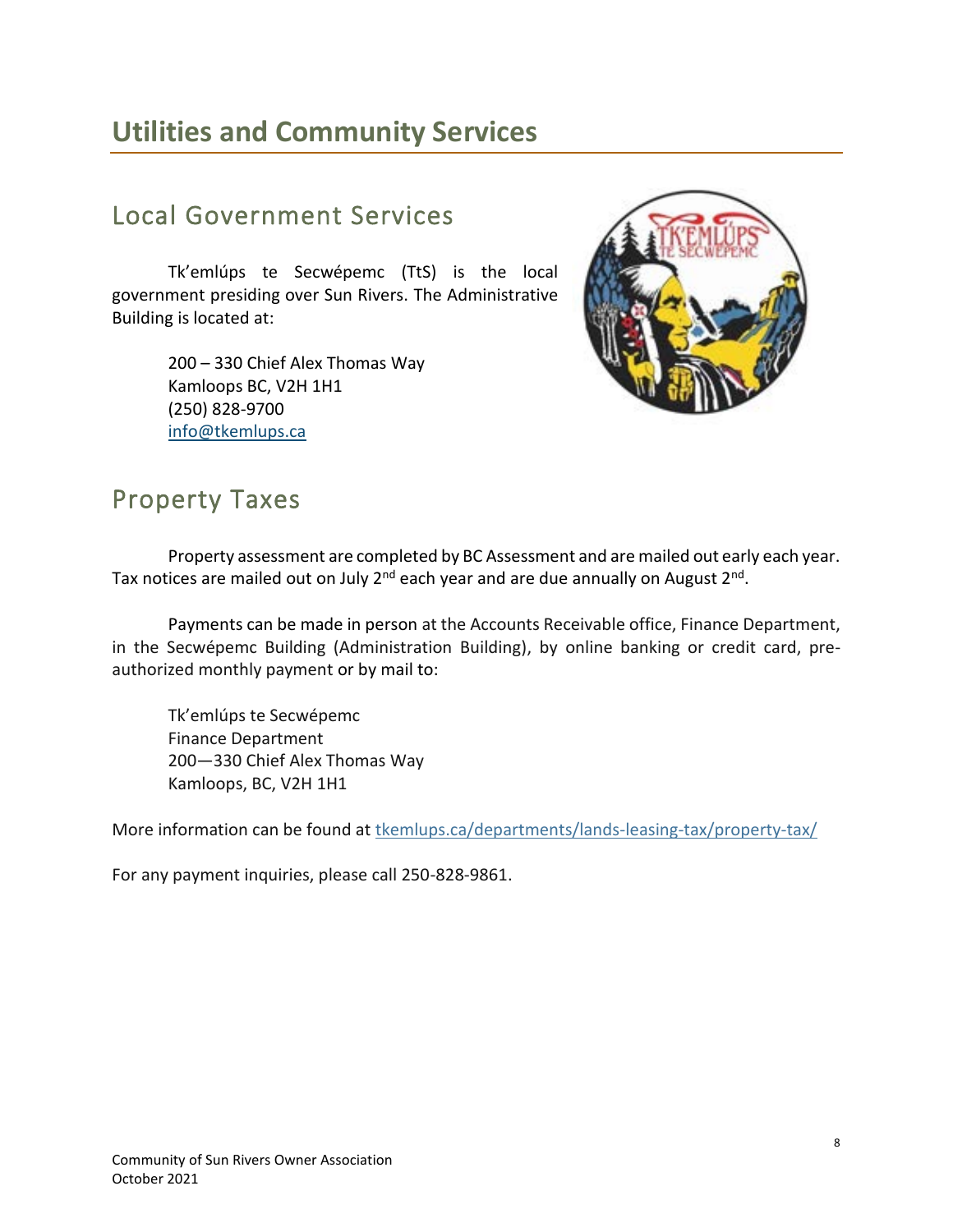# <span id="page-8-0"></span>Emergency Services

TtS works together with the City of Kamloops to provide municipal emergency services to Sun Rivers including police, fire and ambulance.

In the case of a **medical emergency, fire or crime call 9-1-1.** 

To report a non-emergency incident, contact the RCMP:

(250) 314-1800 599 Pow Wow Trail Kamloops, BC, V2H 1H1 [rcmp.gc.ca/detach/en/d/203](http://www.rcmp.gc.ca/detach/en/d/203)

To report a **wildfire**, please call: 1-800-663-5555 or \*5555 from a cell phone

In the event of a **utility emergency** involving:

- o Electrical
- o Gas line
- o Water or Sewer

**Call Corix Utilities 250-377-7757** or

- o After hours: 1-855-244-7808
- o Visi[t corix.com/sun-rivers-resort/contact-us](https://www.corix.com/sun-rivers-resort/contact-us) to report emergencies online

To report an incident involving **wildlife** (bears, big horn sheep, coyotes, etc.), contact:

Natural Resources Department BC Conservation Office Tk'emlúps te Secwépemc **1-877-952-7277 250-851-1637** [tkemlups.ca/departments/natural-resources/](https://tkemlups.ca/departments/natural-resources/)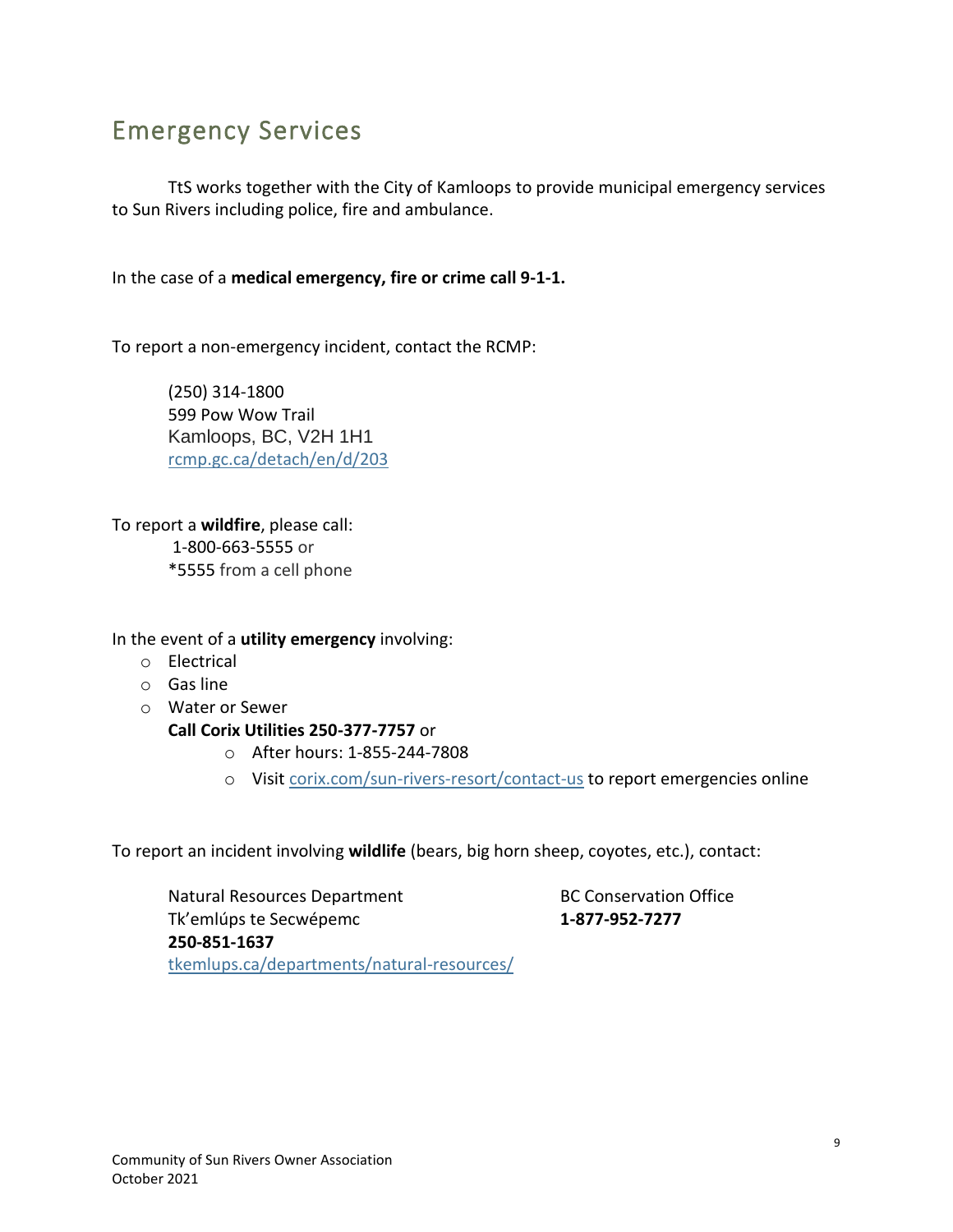### <span id="page-9-0"></span>Corix Utility Services



Corix Utility Services provides, operates, and maintains electricity, natural gas, water, sewer, and geothermal ground loop services. They also provide street cleaning and snow removal services, road repairs and maintenance, and streetlight maintenance. Each month you will receive one convenient utility bill. Payment can be mailed to the address indicated on your statement or you can set up automatic payments with Corix.

All homes in Sun Rivers are heated geothermally. The maintenance and repair of the geothermal system inside your home is your responsibility. Any issues with your system should be discussed with a qualified heating contractor or the installation company if your unit is under warranty.

If your contractor determines that the issue relates to the geothermal loop system located in your yard, contact Corix Utilities at:

1-877-788-7277 [customercare@corix.com](mailto:customercare@corix.com) [corix.com/sun-rivers](https://www.corix.com/sun-rivers-resort/home)

Emergencies: 1-855-244-7808

### <span id="page-9-1"></span>Garbage & Recycling Services

Garbage & Recycling collection is provided by Tk'emlúps te Secwépemc. Collection days are:

**Monday:** 9 th Green, Fairways, Mariposa, Rosewood, Sagewood, Trillium and The Pointe **Tuesday:** all other neighborhoods except condominium buildings

Please ensure your garbage & recycling is placed at the edge of your driveway for pick up by **7:00 a.m**. on your scheduled pick up day. There are no schedule changes for holidays. If there is a change of schedule for any reason, the TtS will notify you. For further information on recycling & garbage pickup, or to arrange for a garbage bin, please contact:

Rochelle Leonard, Public Works Foreman: **250-314-1570**

Bins in condominium buildings are located within the parking garages.

Recycling in a clear or blue bag is accepted for curbside pickup along with your garbage. **NO GLASS PLEASE!** A full list of items accepted for recycling is available online at: [mysunrivers.com/wp-content/uploads/2019/07/Sun-Rivers-Recycling-2017.pdf](http://mysunrivers.com/wp-content/uploads/2019/07/Sun-Rivers-Recycling-2017.pdf)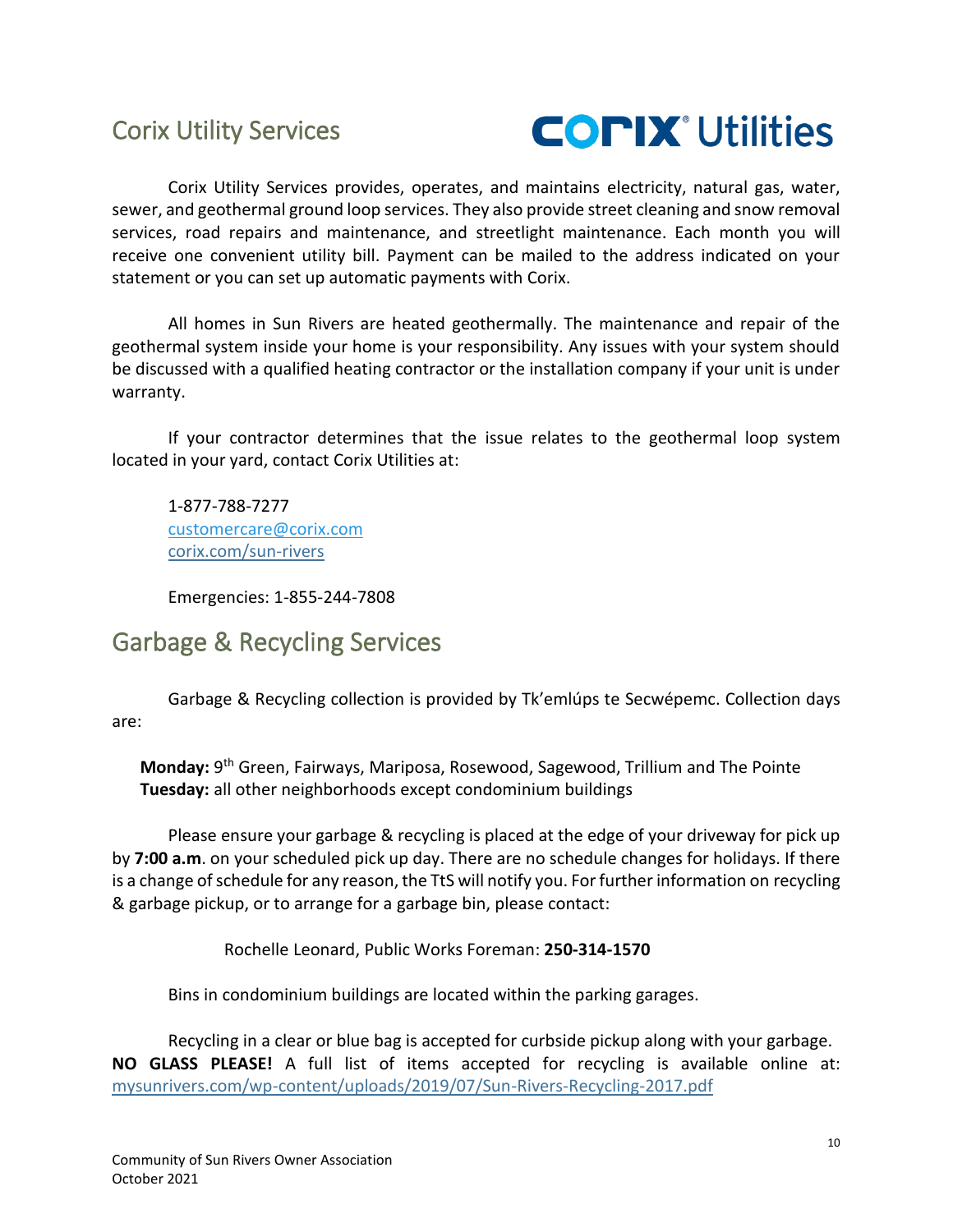# <span id="page-10-0"></span>Telecommunications Providers

Telecommunications infrastructure is in place with both Telus and Shaw. Please contact them directly to make your own service arrangements.

# <span id="page-10-1"></span>Newspaper Delivery

Kamloops This Week publishes on Wednesday and Friday, with newspapers available for free at the red newspaper stand above the 18<sup>th</sup> fairway next to the mailboxes, at the base of the Club House parking lot.

For other newspapers such as the Globe, Financial Post or Vancouver Sun, please contact them directly to make arrangements.

# <span id="page-10-2"></span>Landscaping, Community Garden & Yard Waste

If you live in an adult or multi-family neighbourhood gardening and landscaping services are arranged through your neighbourhood associations. Please check with your Neighbourhood Association if there are any landscaping restrictions within your neighbourhood.

There watering restrictions within Sun Rivers are posted on [mysunrivers.com/](http://mysunrivers.com/rules)rules.

Community Garden plots are available for a seasonal fee and a deposit. Please contact the Team Approach Property Services for details. Belmonte community garden plots are also available to the residents of Belmonte. Please contact Kinetic Property Management for details.

Yard waste can be recycled at any recycling station in the City of Kamloops.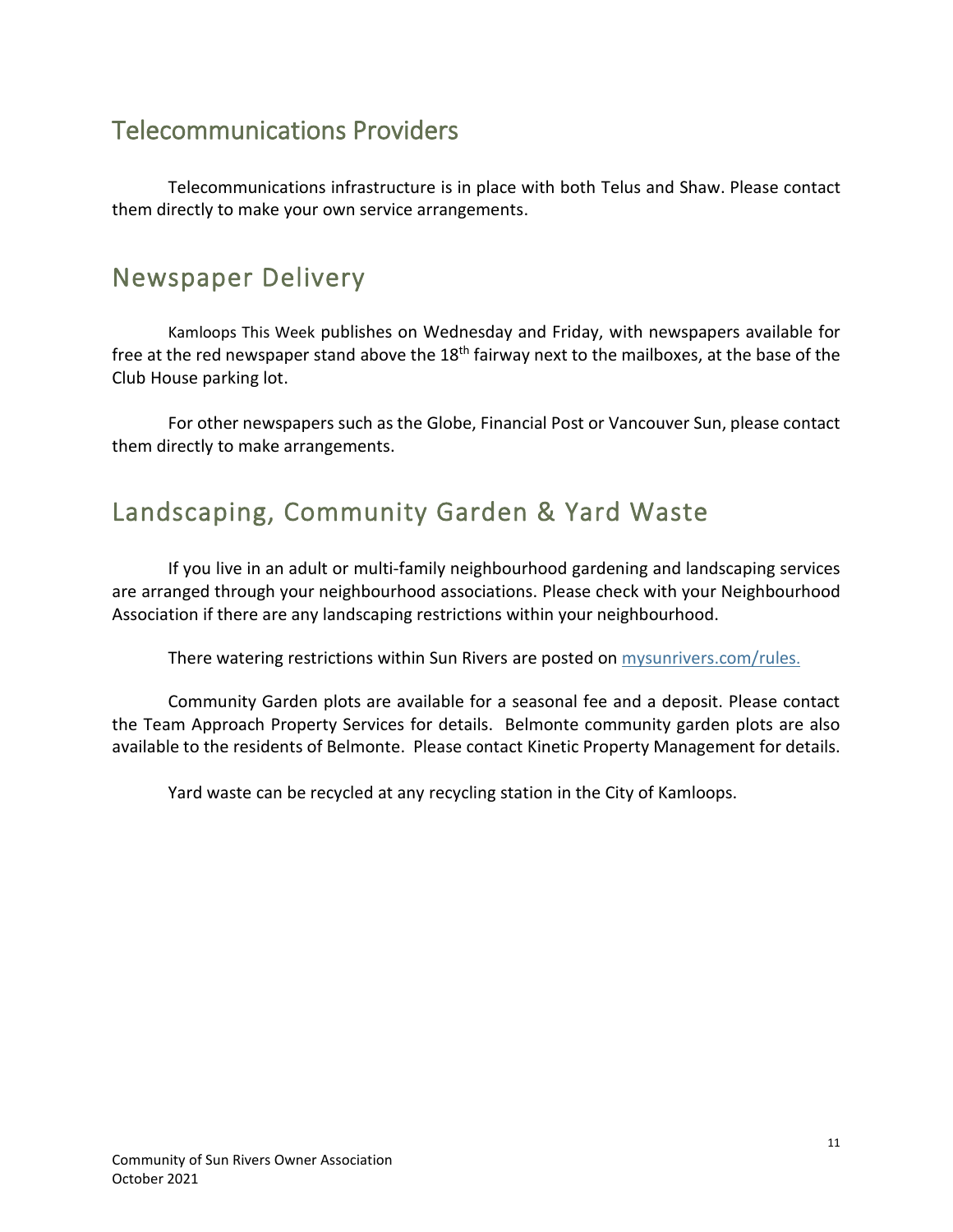# <span id="page-11-0"></span>**Businesses in Sun Rivers**



On Behalf of our membership and our staff here at Bighorn Golf & Country Club, we welcome you to the neighborhood!

Bentgrass fairways, natural sand dunes and gently contoured greens meander seamlessly through a tranquil community and are surrounded by fragrant sagebrush. This par 71, 6,714-yard desert golf course offers five tee boxes in which to choose from, thus providing golfers of all skill levels enjoyment and challenge in their game. Created in 2005 by renowned golf course architects Graham Cooke and Wayne Carlton, Bighorn is an award-winning golf course to play.

We invite you into our golf shop to learn more about our Green Fees, memberships and new 'Players Club' options for you to enjoy right here in your neighborhood. Each year our Membership Drive starts off with an early bird sale in September & October and depending upon the winter open for the season mid-March.

Interested in getting into the game of golf or possibly take your game to the next level? Our Director of Golf, Kathy Gook, is one of the Top 50 LPGA Teachers in North America. From swing assistance, to reading greens and game strategy, our qualified, patient and inspiring Golf Coach will work with you to elevate your game.

During the season, we do many activities throughout the week, so members can play golf and socialize after at Masons Kitchen & Bar. Please call to learn more about our Monday Social Night, Ladies Night, Men's Night and our Senior Men's morning group.

We look forward to seeing you on the links!

Bighorn Golf & Country Club 1000 Clubhouse Drive Kamloops, BC V2H 2T9 Pro Shop # 250-571-7888 [proshop@golfbighorn.ca](mailto:proshop@golfbighorn.ca) [golfbighorn.ca](https://golfbighorn.ca/)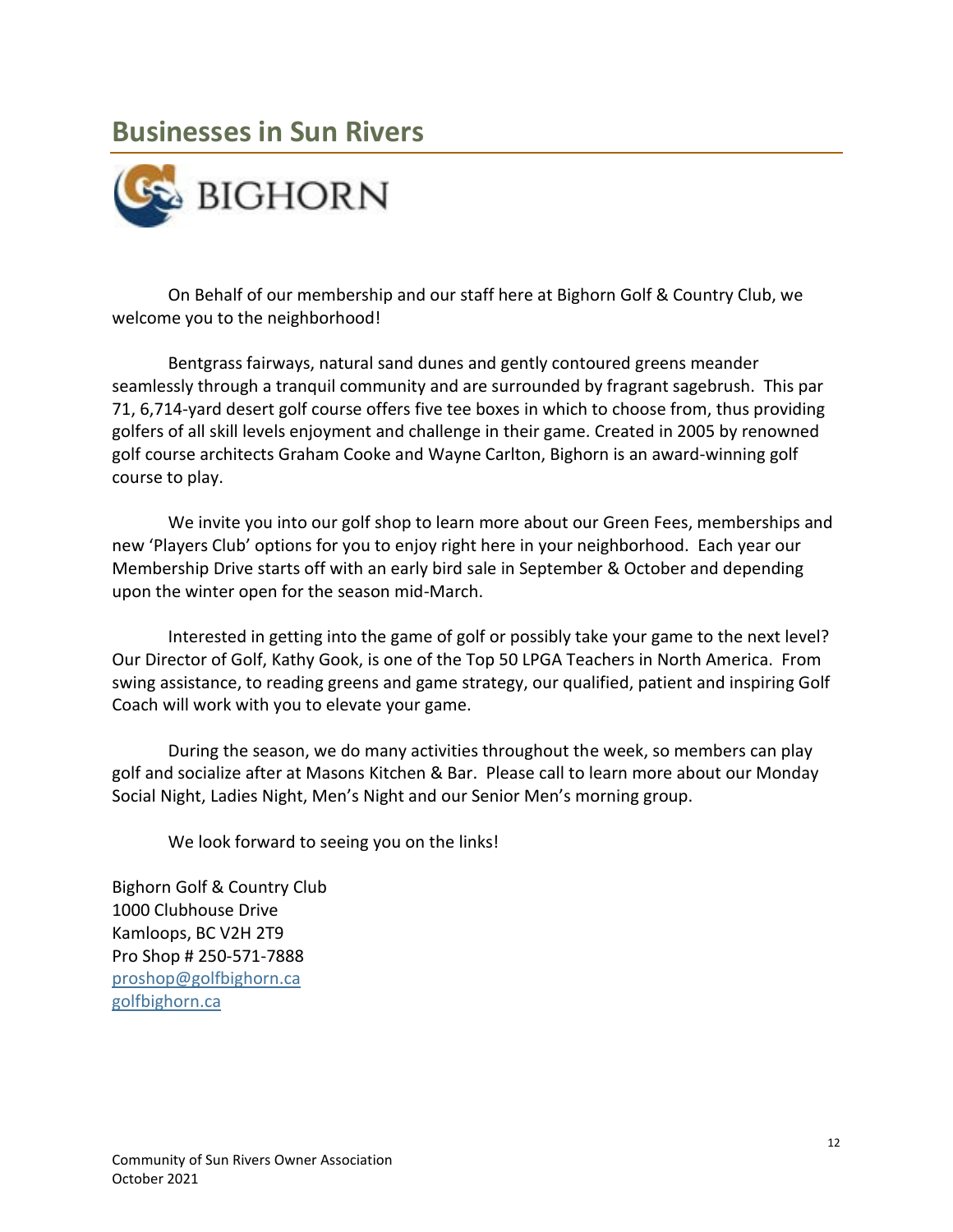

Masons Kitchen & Bar is a place where Sun Rivers locals and friends can enjoy a wellcrafted meal and beverage while taking in the stunning views of the Thompson Valley, overlooking the 18<sup>th</sup> fairway and the City of Kamloops.

Masons hosts a variety of special events and can be reserved for banquets and meetings.

Open daily, 11am to 11pm 1000 Clubhouse Drive Kamloops BC V2H 1T9 [250-828-](tel:250-828-%209404) 9404 [masonskitchen.ca](https://www.masonskitchen.ca/)



Coldwell Banker Kamloops Realty provides real estate buying and selling services to Sun Rivers and the Kamloops area. Our REALTORS® are most knowledgeable about the Sun Rivers Community and the lease structure. The office is located on Sun Rivers Drive, at:

1701 Sun Rivers Drive Kamloops, BC V2H 0A2 250-377-7722 [cbkamloops.com](https://www.coldwellbankerkamloopsrealty.com/)

<span id="page-12-0"></span>As Sun Rivers continues to build out its master development plan, new phases and developments continue to be constructed. To stay informed on the latest construction updates, be sure to sign up for our [community newsletter](http://mysunrivers.com/). To inquire about the latest developments in Sun Rivers stop by the Coldwell Banker Kamloops Realty Office or visit our website: [cbkamloops.com](https://www.coldwellbankerkamloopsrealty.com/) for more info.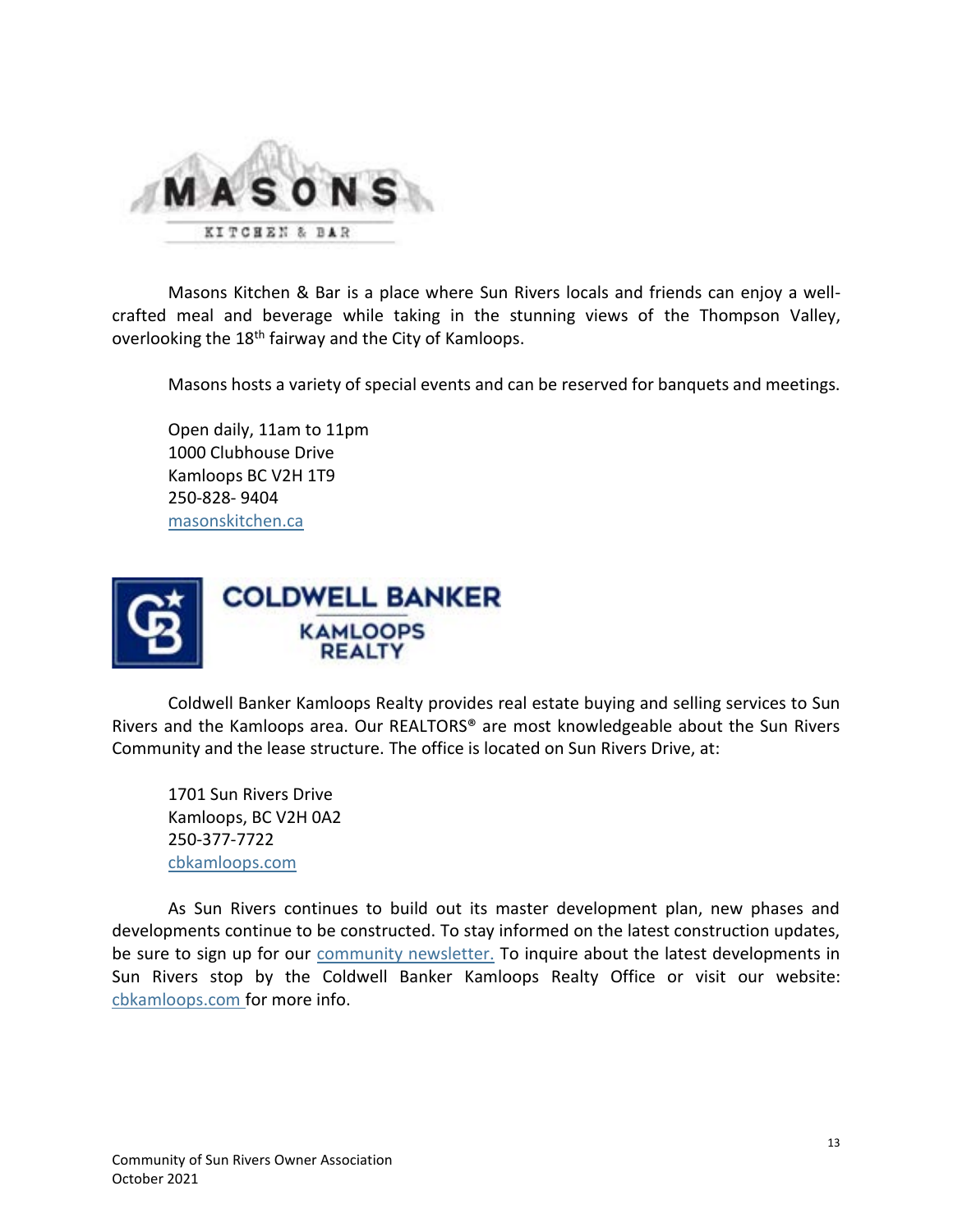# **Community FAQs**

For your convenience and quick reference, we have compiled a list of the most frequently asked community questions. If the answer you are looking for is not here, please email [community@sunrivers.com](mailto:community@sunrivers.com) or visit [mysunrivers.com](http://www.mysunrivers.com/) for more details.

### <span id="page-13-0"></span>General Information

#### <span id="page-13-1"></span>Where do I find out about all things Sun Rivers?

View the community website [mysunrivers.com](http://mysunrivers.com/) for local news, community events, forms, neighbourhood contacts, classifieds and more.

The main Sun Rivers website [sunrivers.com](http://sunrivers.com/) offers information on new developments.

#### <span id="page-13-2"></span>Who is the contact person for my neighbourhood?

A list of Neighbourhood Presidents can be found at [mysunrivers.com/community](http://mysunrivers.com/community-directory/)[directory/.](http://mysunrivers.com/community-directory/)

#### <span id="page-13-3"></span>Where do I find out who the Property Manager is for my neighbourhood?

A list of Property Managers by Neighbourhood can be found at [mysunrivers.com/community-directory/.](http://mysunrivers.com/community-directory/)

#### <span id="page-13-4"></span>How do I change my mailing address and/or get a key to my mailbox?

Contact Canada Post at 1-800-267-1177.

#### <span id="page-13-5"></span>What do my CSROA community fees cover?

Events, activities, decorations, maintenance, and administration of the common property of the community including landscaping. For a full breakdown refer to the budget and financial statements approved at the Annual General Meeting. This information is also provided in the Annual Report located at<http://mysunrivers.com/meetings-minutes/>.

#### <span id="page-13-6"></span>My streetlight is out, who do I call?

Corix Utilities 250-377-7757

#### <span id="page-13-7"></span>When is garbage day?

Monday: 9th Green, Fairways, Mariposa, Rosewood, Sagewood, Trillium and The Pointe Tuesday: all other neighbourhoods except condominium buildings The days remain the same regardless of stat holidays unless otherwise notified.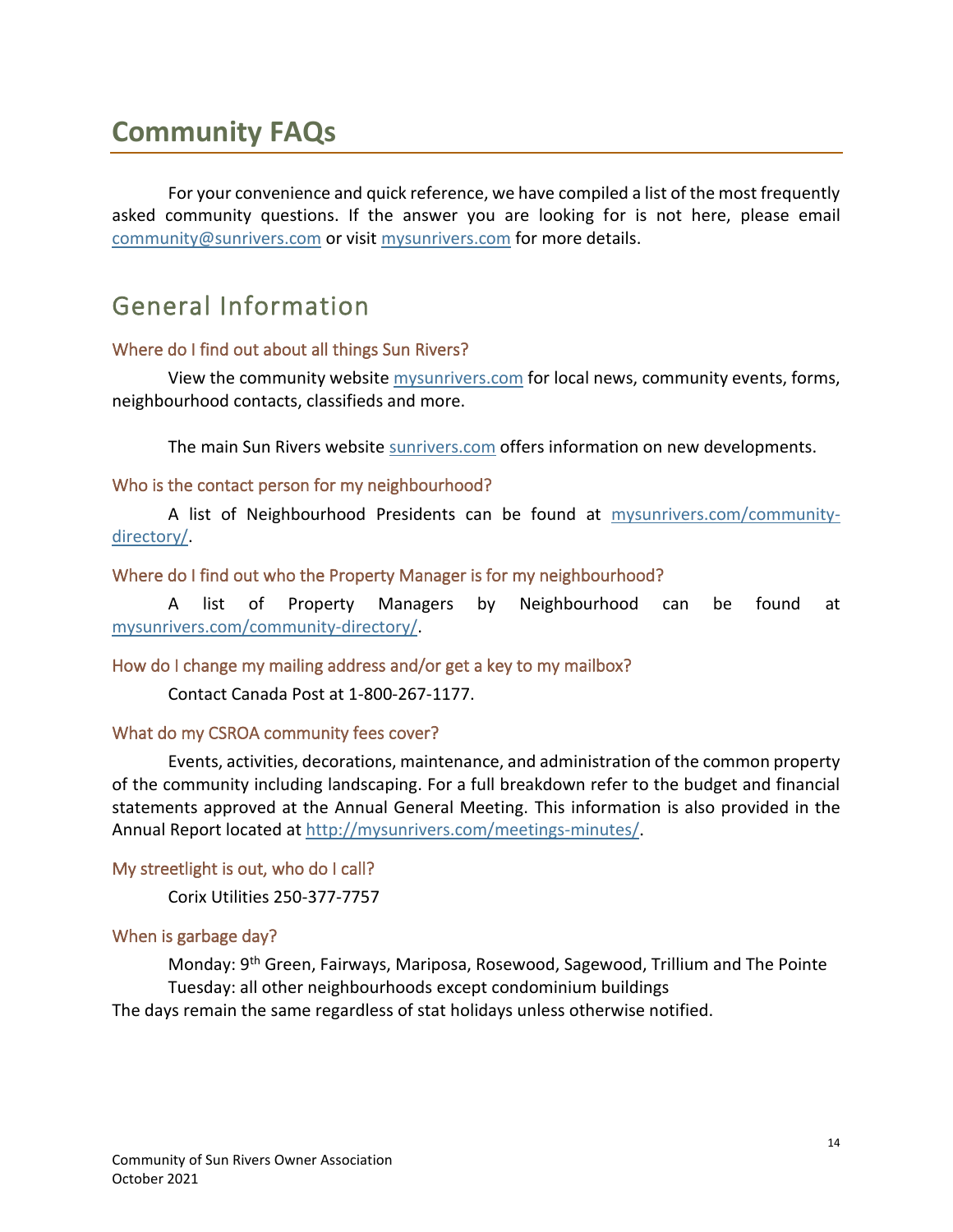#### <span id="page-14-0"></span>Who picks up the garbage in Sun Rivers?

Garbage pickup is provided through Tk'emlups te Secwepemc.

#### <span id="page-14-1"></span>How do I get my garbage can?

Contact Dan Gottfriedson, Public Works Foreman: 250-318-6400.

#### <span id="page-14-2"></span>Is there recycling in Sun Rivers?

Yes, the clear bag program is available for your curbside pickup alongside with garbage pickup. **No glass please.** A full list of items accepted for recycling is available online at: [mysunrivers.com/wp-content/uploads/2019/07/Sun-Rivers-Recycling-2017.pdf.](http://mysunrivers.com/wp-content/uploads/2019/07/Sun-Rivers-Recycling-2017.pdf)

#### <span id="page-14-3"></span>Are garage sales permitted in Sun Rivers?

Yes, being mindful of the signage and parking guidelines. A community-wide garage sale is organized every year on the first Saturday in June where signage and advertising for the community is provided through the CSROA.

#### <span id="page-14-4"></span>If I want to change the exterior of my home or landscape plan, what do I do?

Approval is required; visit [mysunrivers.com/forms,](http://mysunrivers.com/forms/) fill out the Homesite Alteration Request and then email it back to [community@sunrivers.com.](mailto:community@sunrivers.com)

#### <span id="page-14-5"></span>What happens at build out?

The Community Property is assigned from the developer to the Community Association and the Community Association Board of Directors will continue to manage the common affairs and common assets for the benefit of the owners.

# <span id="page-14-6"></span>Parking and Public Transit

#### <span id="page-14-7"></span>Where is parking for my guests?

Parking areas are common property and available for the benefit and use of resident's guests. To ensure fairness and avoid parking spaces being monopolized by a few households, visitor parking for your guest is available for **up to 48 hours** in various locations throughout the community.

If your visitor requires parking for more than 48 hours, extensions are available so long as you contact the Association to get a temporary parking pass. Email us at [community@sunrivers.com](mailto:community@sunrivers.com) providing the vehicle description, licence number and date until which your guests will be visiting. Guests are asked to observe the parking rules while visiting.

#### <span id="page-14-8"></span>Is RV parking allowed?

Recreational vehicles and trailers, including boats are permitted to be parked on the home-site during the season of use, defined as April 1 to October 31. Temporary parking of these units or oversized vehicles and trailers in on-street visitor parking areas for up to 48 hours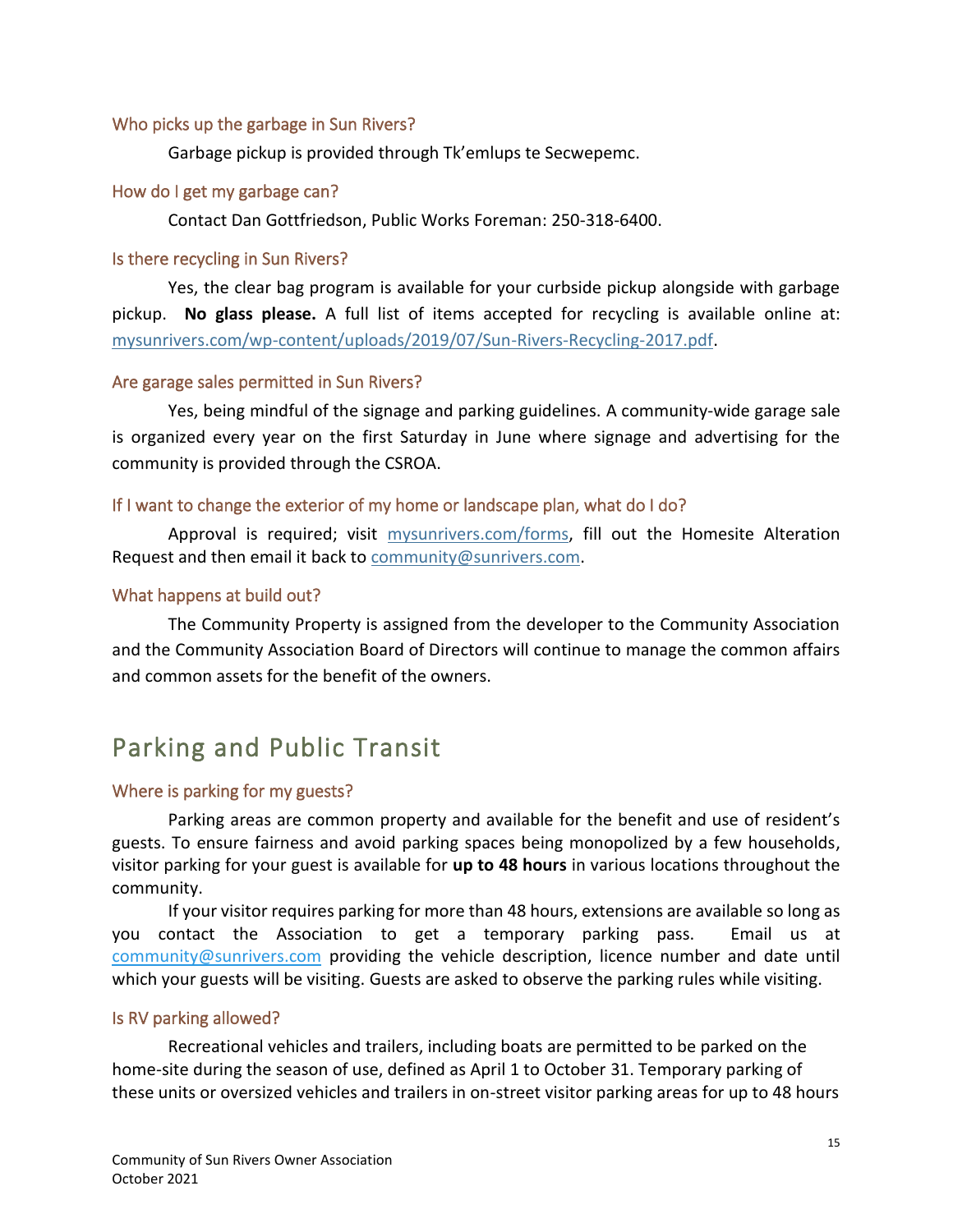is permitted for loading and unloading purposes only (no occupation). Additional parking beyond 48 hours requires notice by emailin[g community@sunrivers.com.](mailto:community@sunrivers.com)

For RV parking rules within townhouse and adult neighbourhoods, please contact your property manager.

#### <span id="page-15-0"></span>Where can I find information on the Parking Guidelines?

Please refer to the Community Guidelines paragraph 6.2 for detailed parking information. The Guidelines are either attached as a schedule to your Sublease or are registered as a Restrictive Covenant against the Head Lease for your neighbourhood. See also the Community Rules available at [mysunrivers.com/rules](http://www.mysunrivers.com/rules). Check with your neighbourhood property manager if you don't have a current copy of your neighbourhood rules.

#### <span id="page-15-1"></span>Is there public transit available in Sun Rivers?

Yes, BC Transit offers public transport services via Bus Route 18 Mt. Paul. The CSROA has installed a bus shelter at the pickup stop located near the intersection of Sun Rivers Drive and Talasa Way. A map of the bus route is attached at the end of this Welcome Package, and scheduled stop times can be found online at [bctransit.com/kamloops/schedules-and](https://bctransit.com/kamloops/schedules-and-maps/route-overview?route=18)[maps/route-overview?route=18](https://bctransit.com/kamloops/schedules-and-maps/route-overview?route=18) .

#### <span id="page-15-2"></span>Pets

#### <span id="page-15-3"></span>Do I need a licence for my dog?

Yes. Licenses can be obtained through the Tk'emlups te Secwépemc Bylaw Office 250-314-1570. If your animal is also using City of Kamloops parks you will also require a City dog license.

#### <span id="page-15-4"></span>Do I have to pick up my pet's waste?

Yes, for your convenience dog bags and garbage bins are provided by the CSROA for easy mess disposal.

#### <span id="page-15-5"></span>Does my dog need to be leashed?

Yes.

#### <span id="page-15-6"></span>Are dogs allowed on the golf course?

With limitations, and always on a leash. See "Golf Course Etiquette" below.

#### <span id="page-15-7"></span>Where can I take my dog for a walk?

A map of walking trails is available at [mysunrivers.com/community-maps](http://mysunrivers.com/community-maps/).

#### <span id="page-15-8"></span>How many pets can our home have?

2 dogs, or 2 cats, or one of each.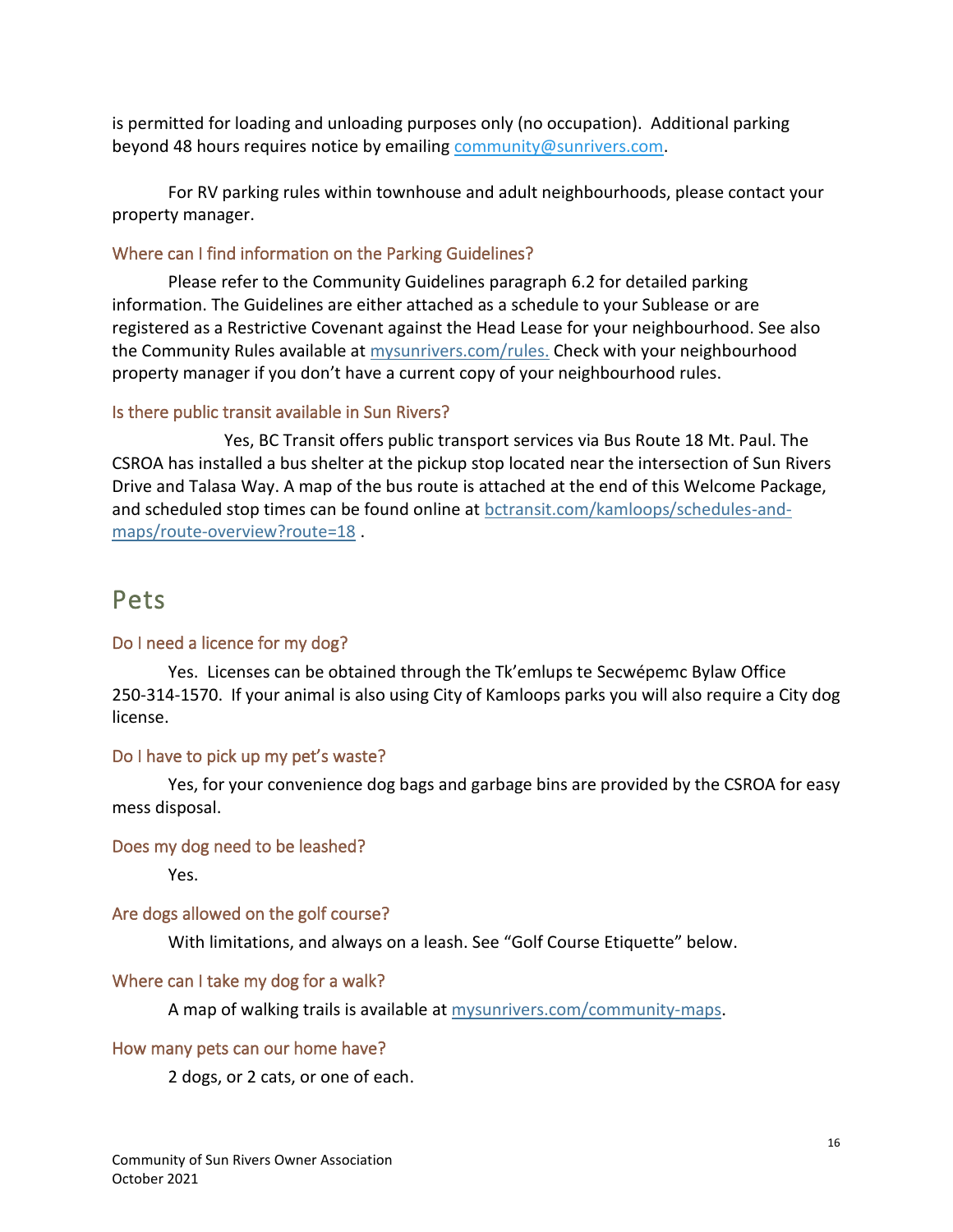#### <span id="page-16-0"></span>Who do I contact about pet concerns?

Tk'emlups te Secwépemc Bylaw Office: 250-314-1570.

### <span id="page-16-1"></span>Community Garden and Yard Waste

#### <span id="page-16-2"></span>Is there a community Garden?

Yes, located on East Shuswap Road. Garden plots are available for a seasonal fee and a deposit. Emai[l community@sunrivers.com](mailto:community@sunrivers.com) for details.

Belmonte community garden plots are also available to the residents of Belmonte. Please contact Kinetic Property Management for details.

#### <span id="page-16-4"></span><span id="page-16-3"></span>**Is there a place to dispose of yard waste?**

Your yard waste can be recycled at any recycling station in the City of Kamloops.

#### **Are there watering restrictions at Sun Rivers?**

Yes. Watering restrictions within Sun Rivers are posted at [mysunrivers.com/rules](http://mysunrivers.com/rules).

### <span id="page-16-5"></span>Golf Course Etiquette

#### <span id="page-16-6"></span>Is the Golf Course a place for me to go for a walk?

Big Horn Golf & Country Club, the owner and operator of the golf course, has extended the privilege of walking on the golf course during the winter months, on the following terms:

*Bighorn Golf and Country Club would like to remind Sun Rivers residents that the golf course is private property. However, Bighorn wishes to share the beautiful open space and allow limited access to the golf course lands to all Sun Rivers residents and their pets during the golf off-season only.*

*Due to the potential adverse impact on the condition of the golf course, access does not include any golf greens, tee-off boxes, or sand bunkers. It is important that all pet owners clean up after their pets and dispose of the waste in the containers provided by Sun Rivers.*

*Bighorn's approval of limited access during the off-season is subject to change. If compliance to the conditions of use is not followed access privileges will need to be revoked – misuse by a few may result in removal of access privileges for all. Selfpolicing is encouraged.*

The Bentgrass on the course is extremely fragile when frozen. If stepped on, the blades of grass will break and die, leaving footprints of dead grass on the fairways. Dog waste is very harmful to the turf grasses and extensive damage has been experienced in areas where dogs have been allowed to run. Please be respectful if walking on the course during the off-season.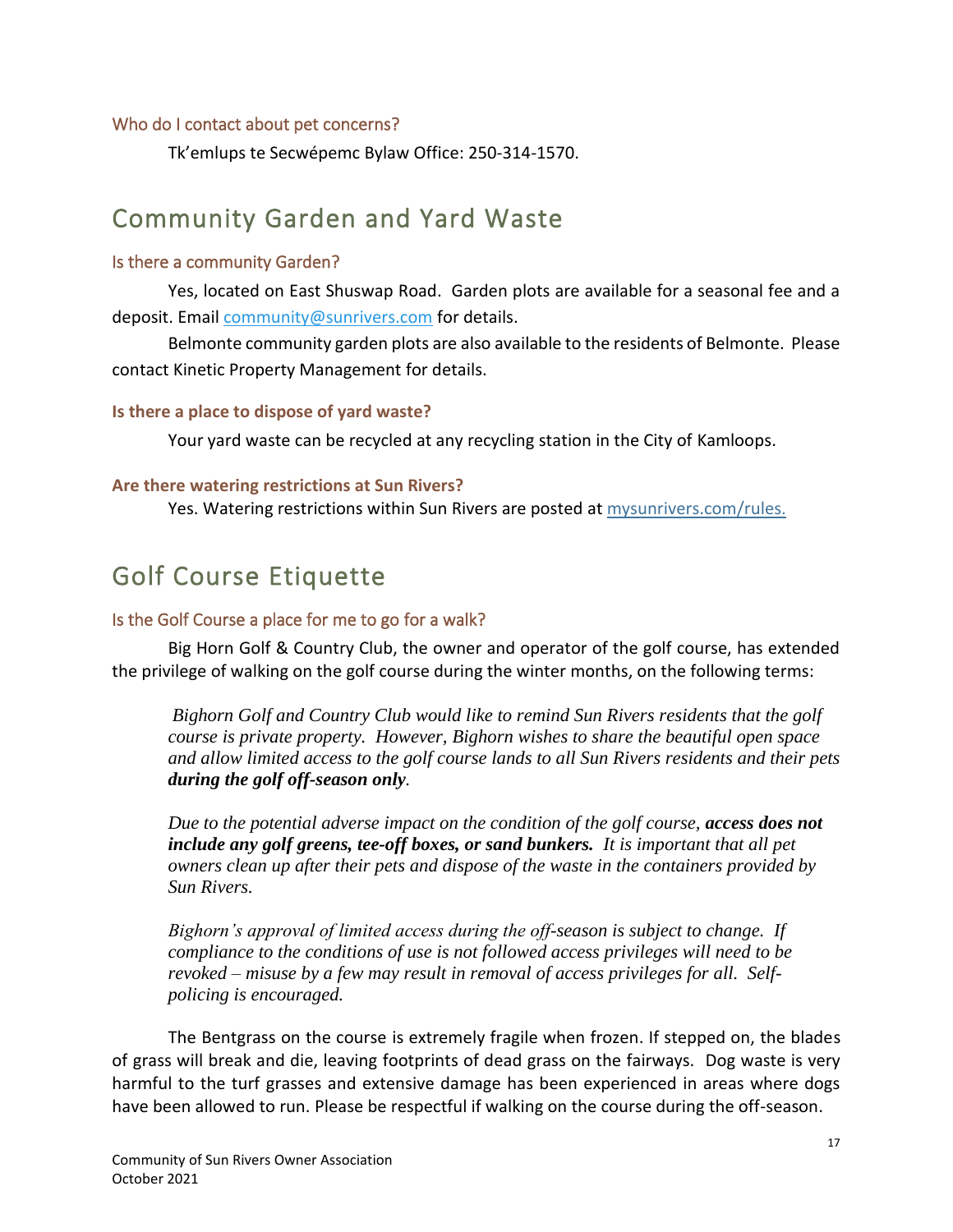During the golf season, access to the golf course is restricted to only paying golfers. Nonpaying golfers are not permitted on the course at any time.

# <span id="page-17-0"></span>Active Living

#### <span id="page-17-1"></span>Are there walking trails in Sun Rivers?

Yes. A walking trail map is available a[t mysunrivers.com/community-maps,](http://mysunrivers.com/community-maps/) at the end of this Welcome Package, and at the Coldwell Banker office for your convenience.

#### <span id="page-17-2"></span>Can I hike up the mountains above Sun Rivers?

No. The lands above Sun Rivers and to the East past the fence are private property of TtS and trespass is not permitted.

# <span id="page-17-3"></span>Construction Zone Etiquette

As Sun Rivers continues to develop, certain roads, trails and paths may become temporarily closed. These closures are to ensure the safety of the public. Please do not trespass into construction zones or dirt roads which have been fenced.

Stay informed about changes in accessibility to certain paths, trails and roadways by signing up for our [community newsletter](http://mysunrivers.com/faq/) by submitting the information at the bottom of the pages on our website, [mysunrivers.com.](http://www.mysunrivers.com/)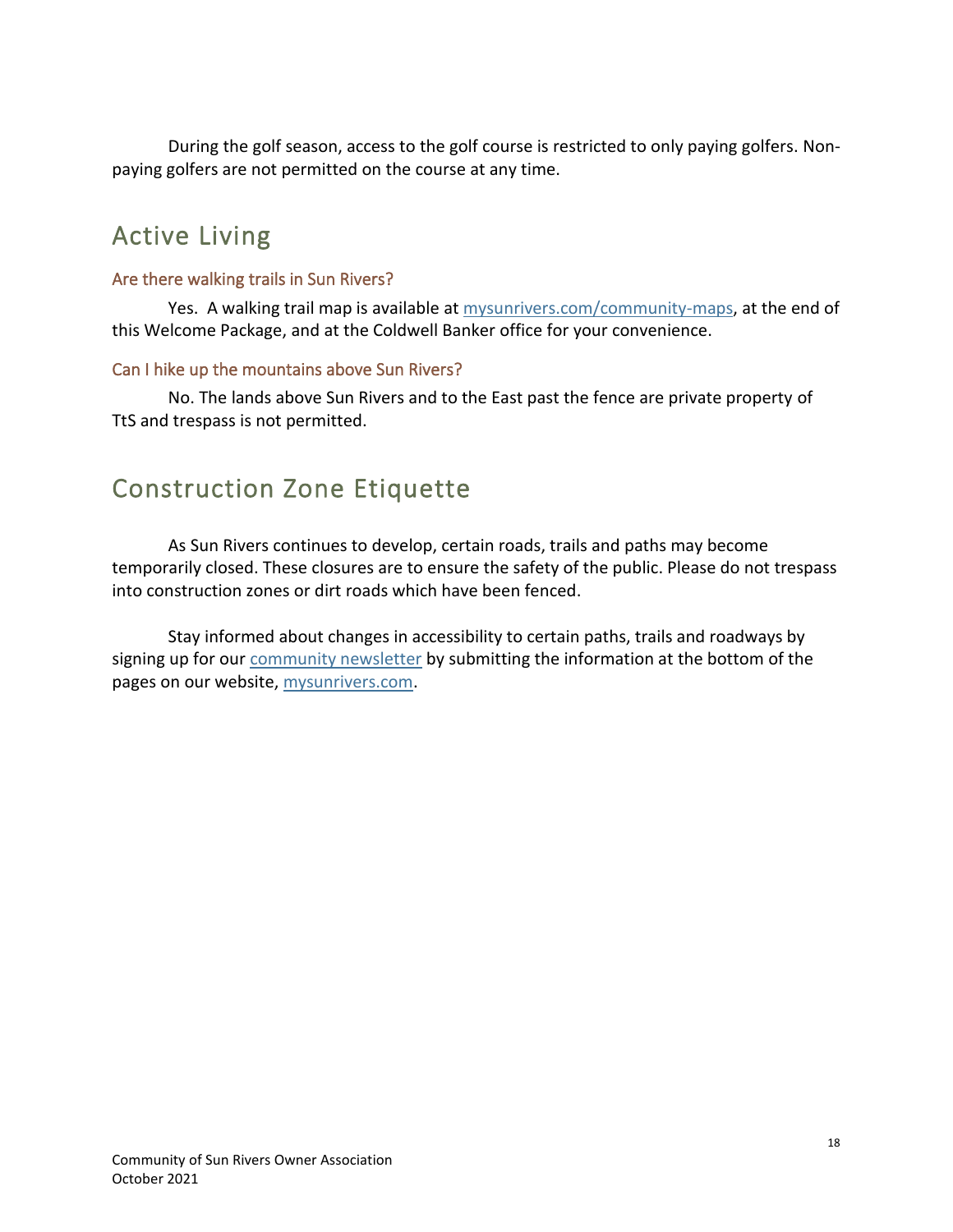# <span id="page-18-0"></span>**Wildlife**

### <span id="page-18-1"></span>Big Horn Sheep

The South Thompson River California bighorn sheep herd has expanded rapidly from a founder population of a few animals that crossed the North Thompson River from Kamloops Lake in the late 1970s. The founder group, comprised of 2 ewes and 2 yearling rams, apparently made their way from Wheeler Mountain north of Kamloops Lake and crossed the North Thompson River into the Heffley Creek area in early May 1978.

By mid-June, the two females had settled on Mt. Paul. Later that year, a wild bighorn ram, thought to have wandered from the Chase Rocky Mountain bighorn herd 36 kilometers to the east, was captured while trying to breed a captive ewe held at the Kamloops Wildlife Park.



This 5-year-old ram was immediately released onto the Kamloops Indian Reserve, where he was apparently successful in breeding the two resident ewes in the autumn of 1978, as each was accompanied by a lamb the following year.

Since 1990, the population has increased dramatically. Currently, an estimated 250 individuals form three separate identified bands in the Mt. Paul, Harper Ranch and Lion's Head areas. Lamb recruitment has consistently been high, averaging 47 lambs per 100 ewes in the 15 year period between 1987 and 2001 (Lemke et al., unpublished data).

The herd's range encompasses approximately 7,600 ha bordering the north side of the South Thompson River, north and east of Kamloops, including Mt. Paul, Mt. Peter and the southfacing slopes and bluffs eastward to Swain Creek and Lion's Head.

Following the initial transplant of 6 animals from the Junction herd in 1985, no further augmentation of the South Thompson herd has occurred. Indeed, excellent lamb survival and recruitment rates, vigorous health, no recreational harvest and apparently low predation rates have resulted in a rapidly expanding herd which is monitored and managed by a local committee comprised of the provincial government, First Nations and interest groups.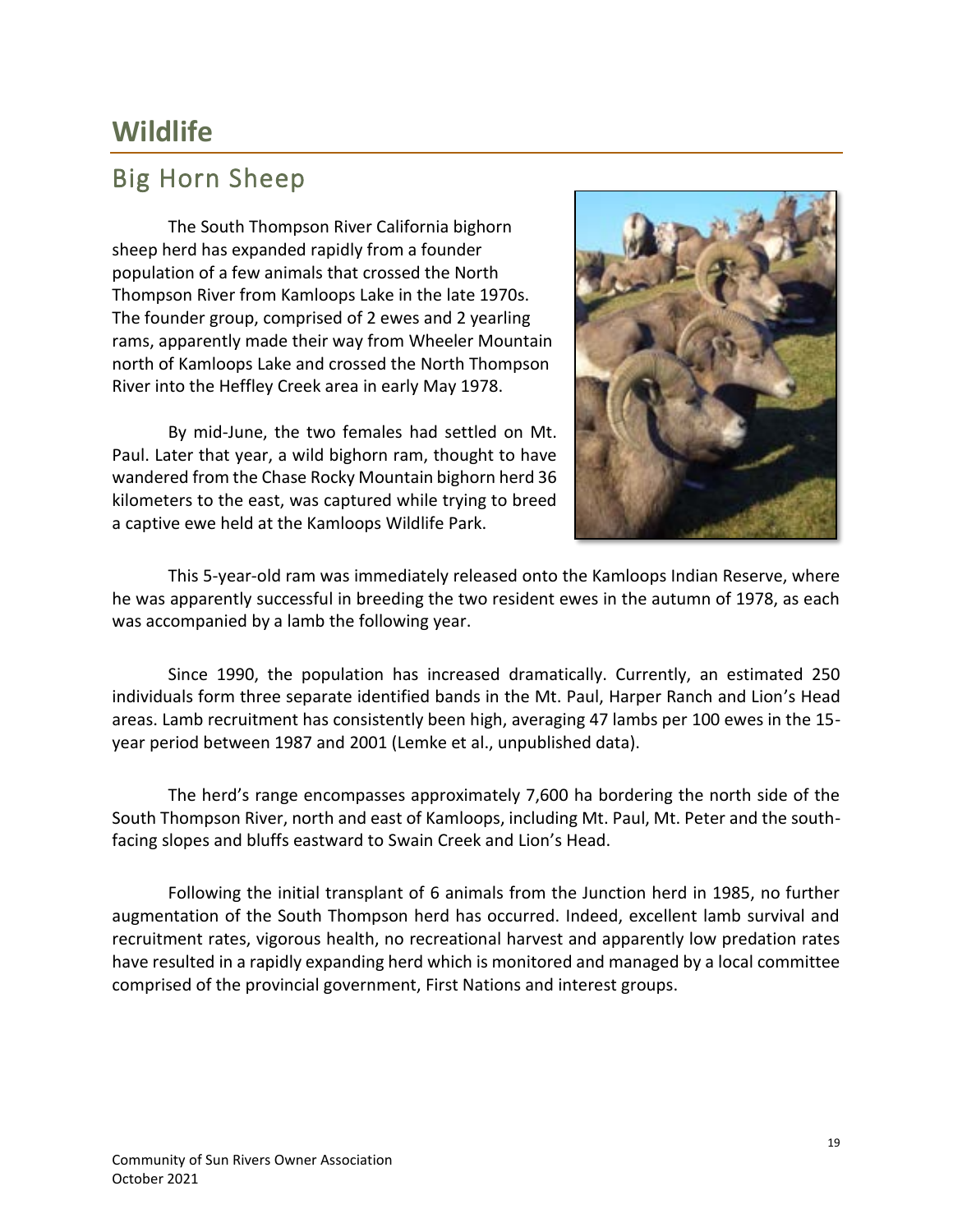### <span id="page-19-0"></span>Coyotes

Coyotes live in the hills and sagebrush surrounding Sun Rivers. They are famous for their wide repertoire of sounds, from yips and barks to howls and huffs. You may frequently hear them singing in chorus with the city sirens, echoing their songs across the greens.

They are known to frequently wander through the neighbourhoods, and can be **predatory** toward dogs, cats and small children, so please be careful when letting your kids & pets outside!



Dogs should always be leashed and accompanied by an adult on walks. Coyotes are notorious for hunting in packs. One predator will usually appear alone and attempt to provoke a pet to chase after it; the coyote will then draw the unsuspecting pet into a larger pack of hunters waiting out of sight.

Please give them space and do not approach. Restrain any pet with a leash and do not allow your dog to chase after them.

#### **If you have concerns about any coyote sightings, you can contact the TtS Natural Resources Department at 250-851-1637.**

### <span id="page-19-1"></span>Red Foxes

Red foxes are smaller and gentler than coyotes. While they do hunt small rodents such as mice, voles, rabbits and birds, they also eat berries, bugs and plants. They are **not predatory** towards dogs or cats and do not pose a threat to humans, but please respect their space.

If you catch a sight of these beautiful creatures, consider yourself lucky, especially in the spring when they have a litter of pups in tow.

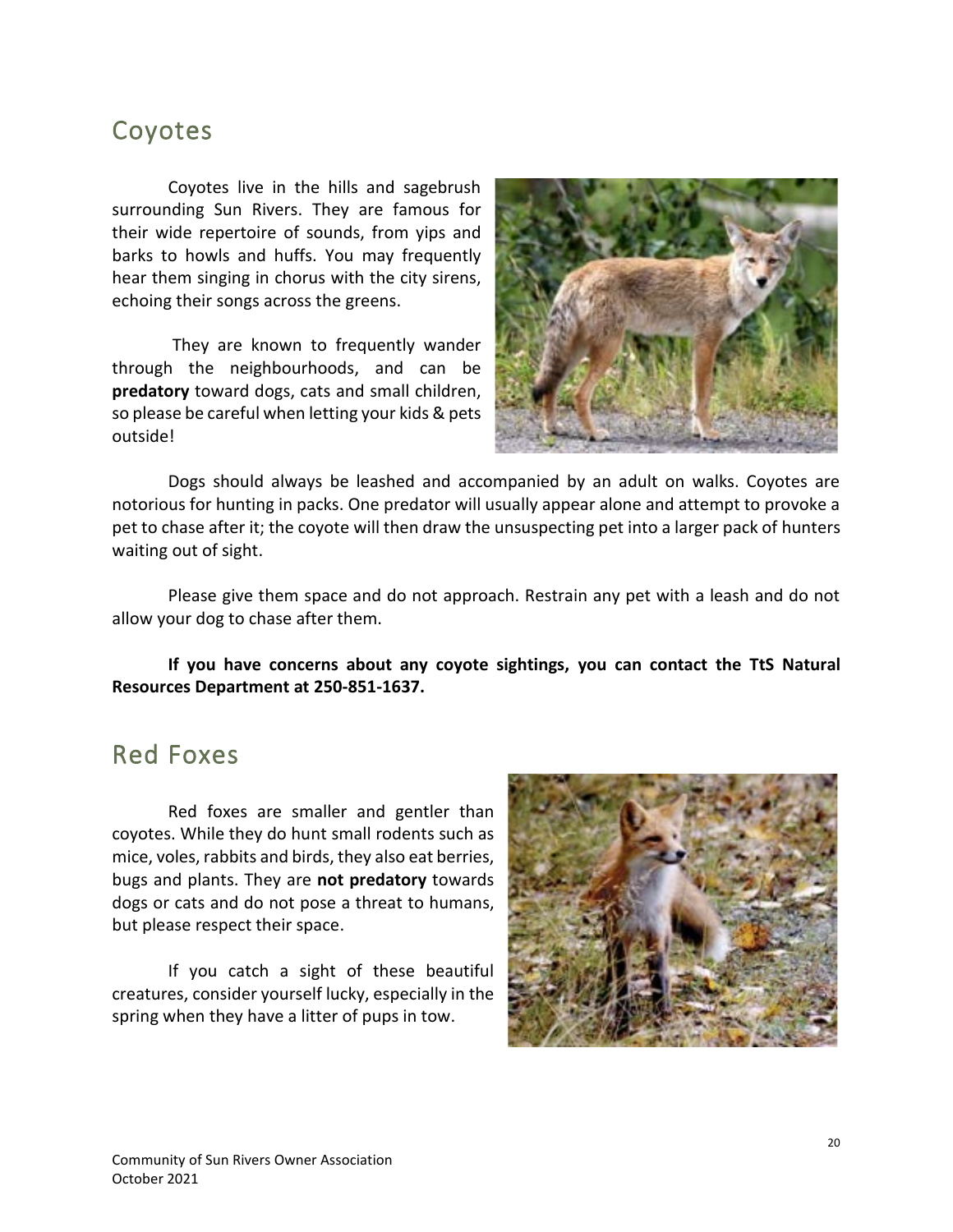### <span id="page-20-0"></span>Rodents & Birds

Sun Rivers is home to a thriving ecosystem with a diverse population of animals. In addition to big horn sheep, coyotes and foxes, there are marmots, squirrels, chipmunks, mice and voles.

Marmots are omnivores that inhabit the rocky hills above the Club House.

Voles have become prevalent in our region and are responsible for the runways, holes and mounds observed in some of the open fields in our community.

**If you are experiencing problems with voles, please contact your Neighbourhood Association who can coordinate with the TtS Natural Resources Department if necessary**.

The birds you may often see scurrying through the neighbourhoods or hear chuckling from your rooftop are known as **Chukar Partridges**. They are a game bird that inhabits high desert plains such as ours.

There are many more birds that frequently fly in our community including sparrows, magpies, owls, woodpeckers, and many more.

If you are a photographer, we encourage you to share your images with us by emailing them to [community@sunrivers.com.](mailto:community@sunrivers.com) We would love to feature

them on our website and social media pages to showcase our beautiful and diverse natural habitat that we are so lucky to call home!





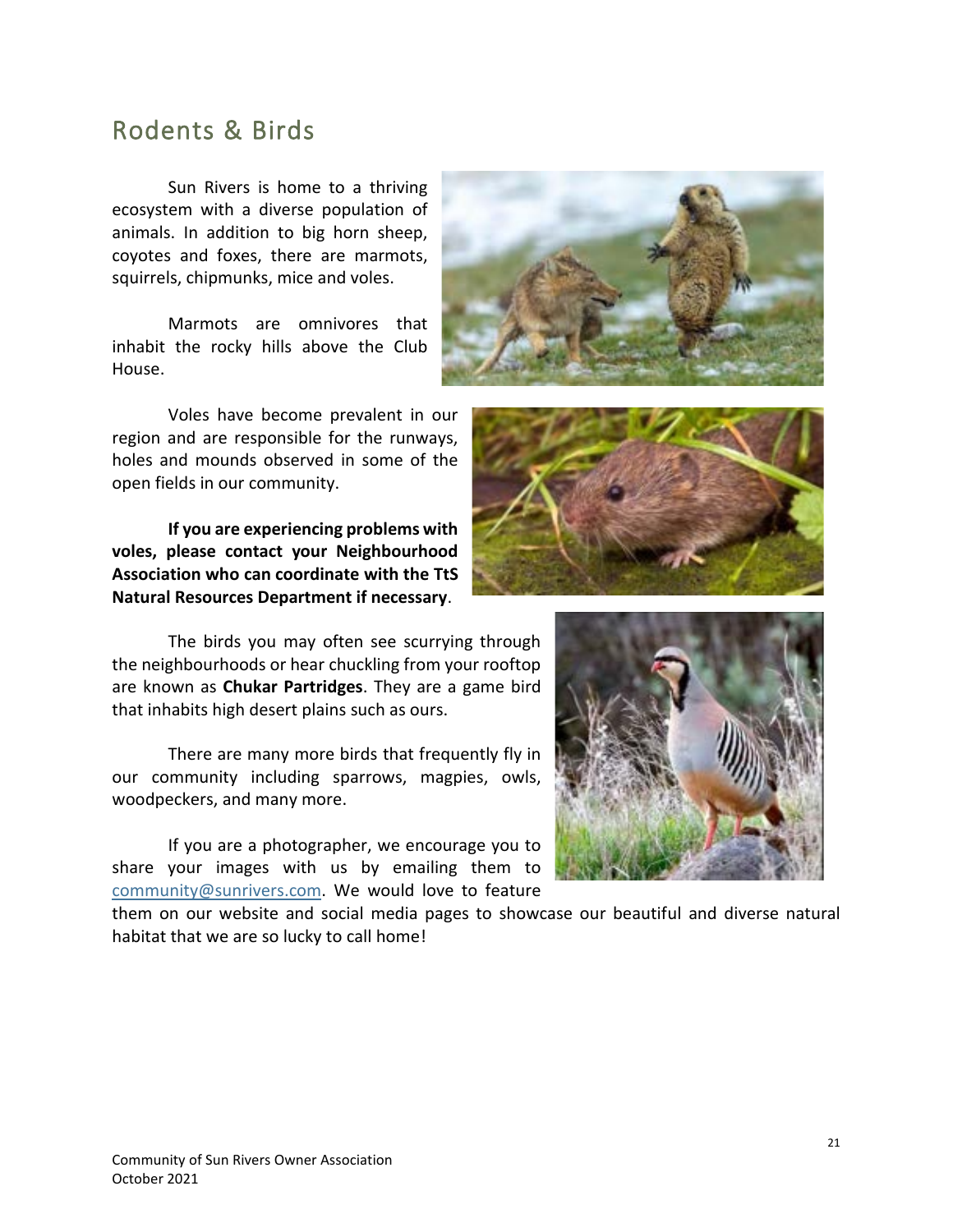# **Maps**

# Neighbourhoods

<span id="page-21-1"></span><span id="page-21-0"></span>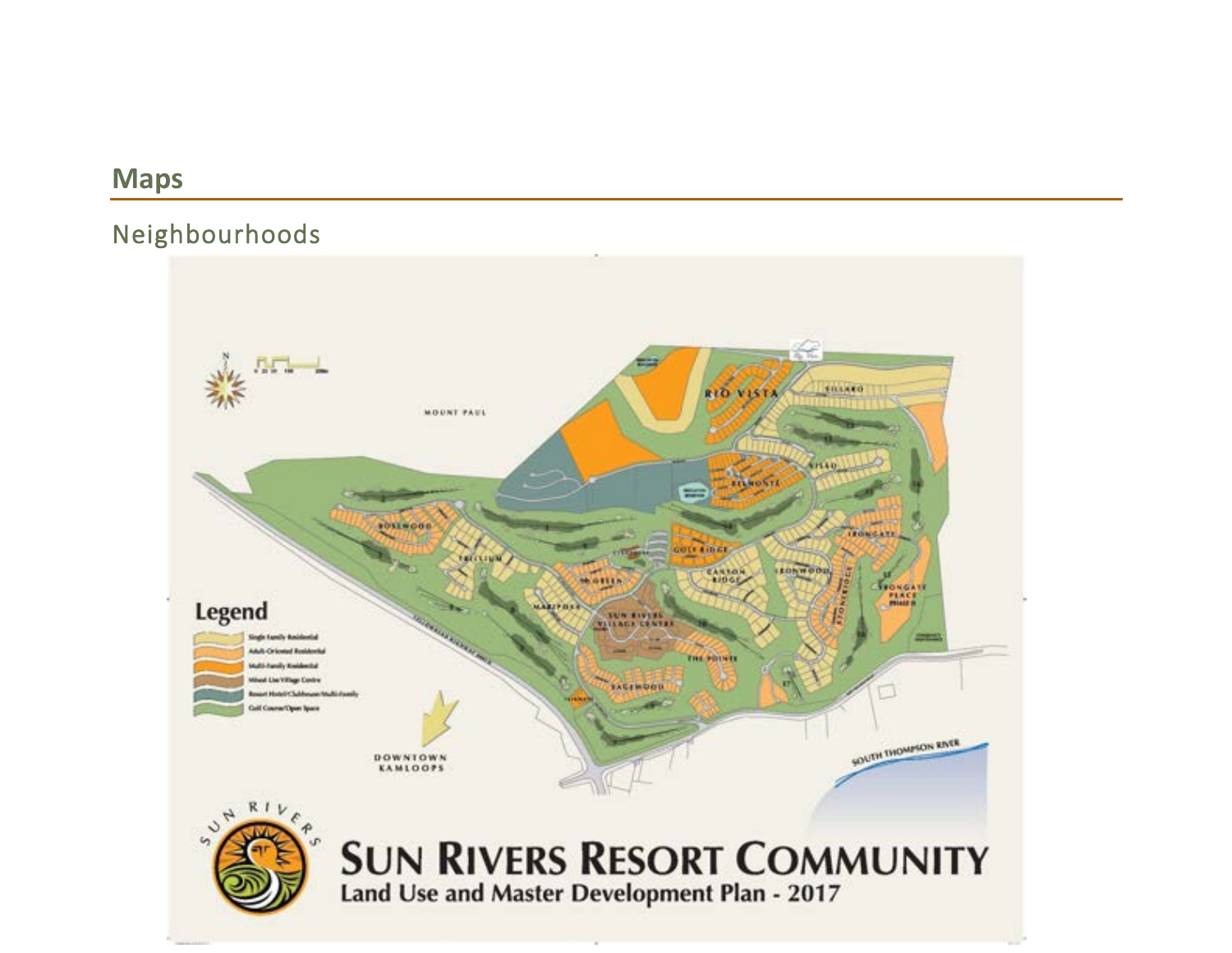# Golf Course Map

<span id="page-22-0"></span>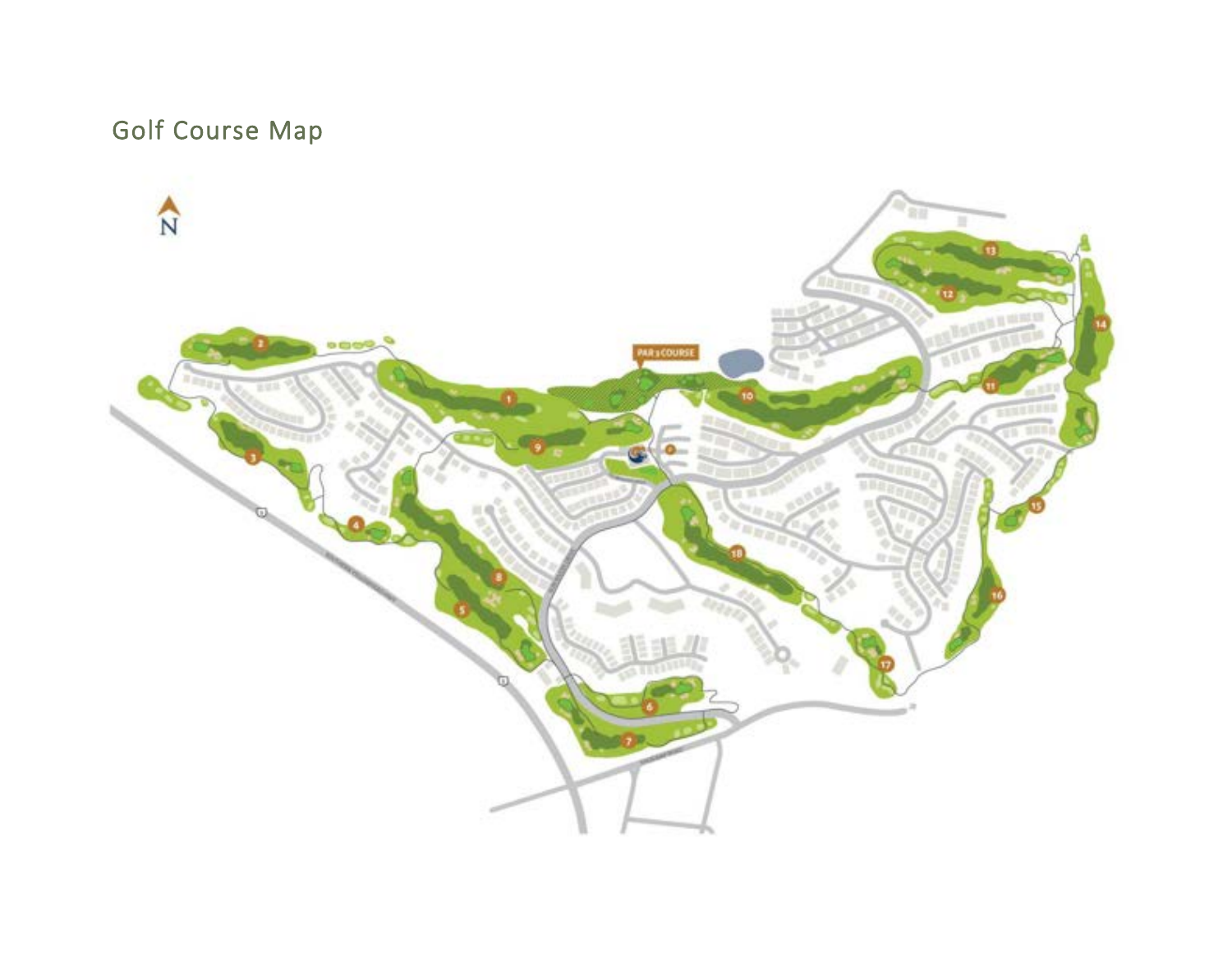### Walking and Hiking Trails

<span id="page-23-0"></span>